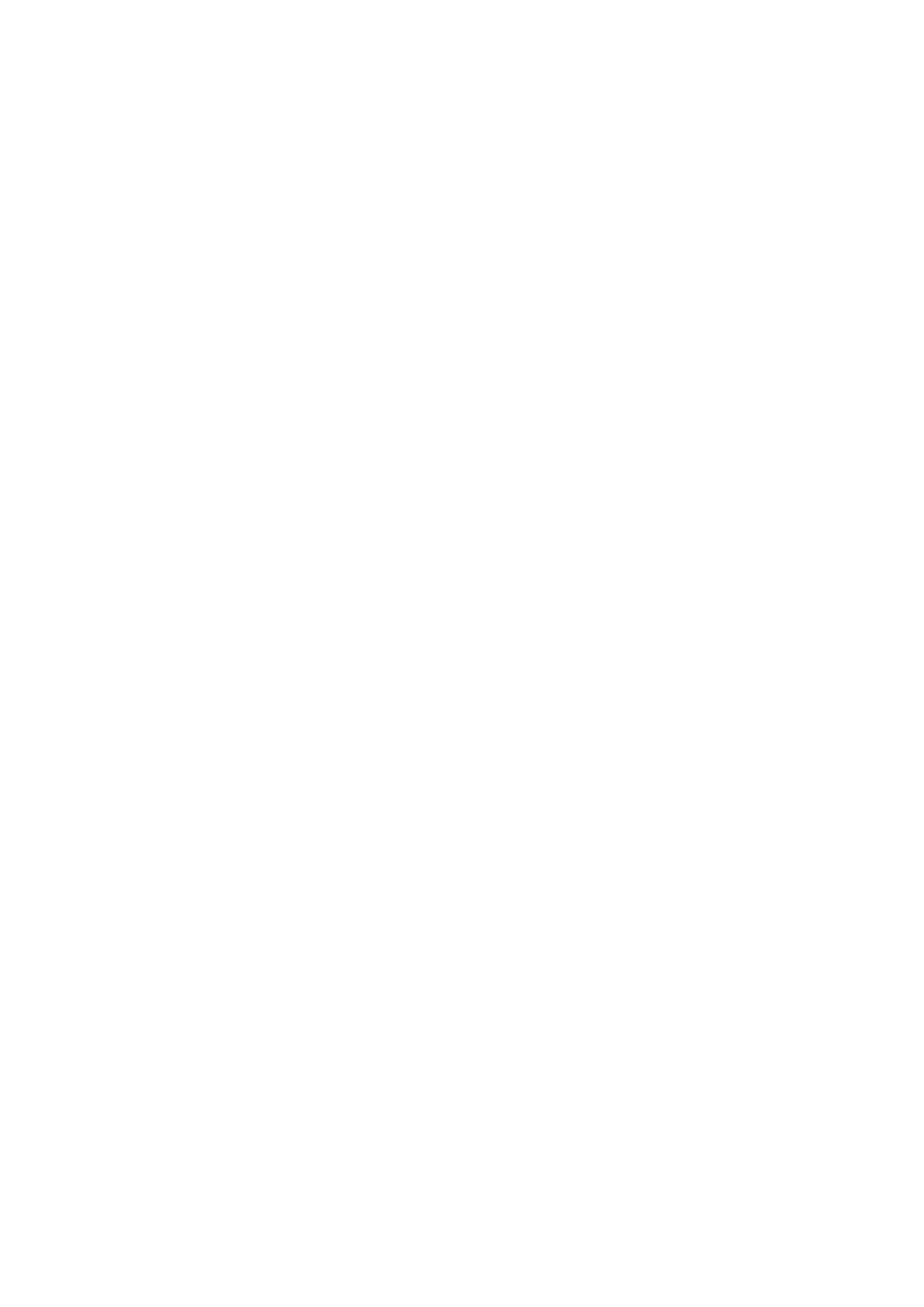

# **POLICY: VALUE FOR MONEY**

All reference to 'we', 'our' or 'us' in this Policy should be read as meaning Sandbourne Housing Association.

# **1. Purpose and aim of the Policy**

- 1.1 We aim to ensure our resources are utilised as efficiently and effectively as possible in delivering our strategic objectives and managing resources.
- 1.2 Our overall purpose is to provide the best possible service to our current and future residents while still remaining financially viable.
- 1.3 The intention of this Policy is to set out our approach to delivering value for money. It is based on the regulatory framework that is published by the Regulator of Social Housing (RSH) which sets out their requirements and expectations for this area in the economic standards and more specifically in the Value for Money Standard, the Value for Money Code of Practice and the Value for Money metrics guidance.

### **2. Definition of Value for Money**

- 2.1 The Value for Money Code of Practice states that "achieving value for money should include achieving economy, efficiency and effectiveness in all areas of activity" within Sandbourne. These terms are defined as:
- 2.1.1 Economy minimising the cost of resources used while having regard to quality.
- 2.1.2 Efficiency the relationship between the output from goods or services and the resources to produce them.
- 2.1.3 Effectiveness the extent to which objectives are achieved and the relationship between intended and actual impacts.
- 2.2 The RSH has specific expectations within the Value for Money Standard which are incorporated within this Policy.

#### **3. Required outcomes**

3.1 We will articulate and deliver a comprehensive and strategic approach to achieving Value for Money in meeting our objectives.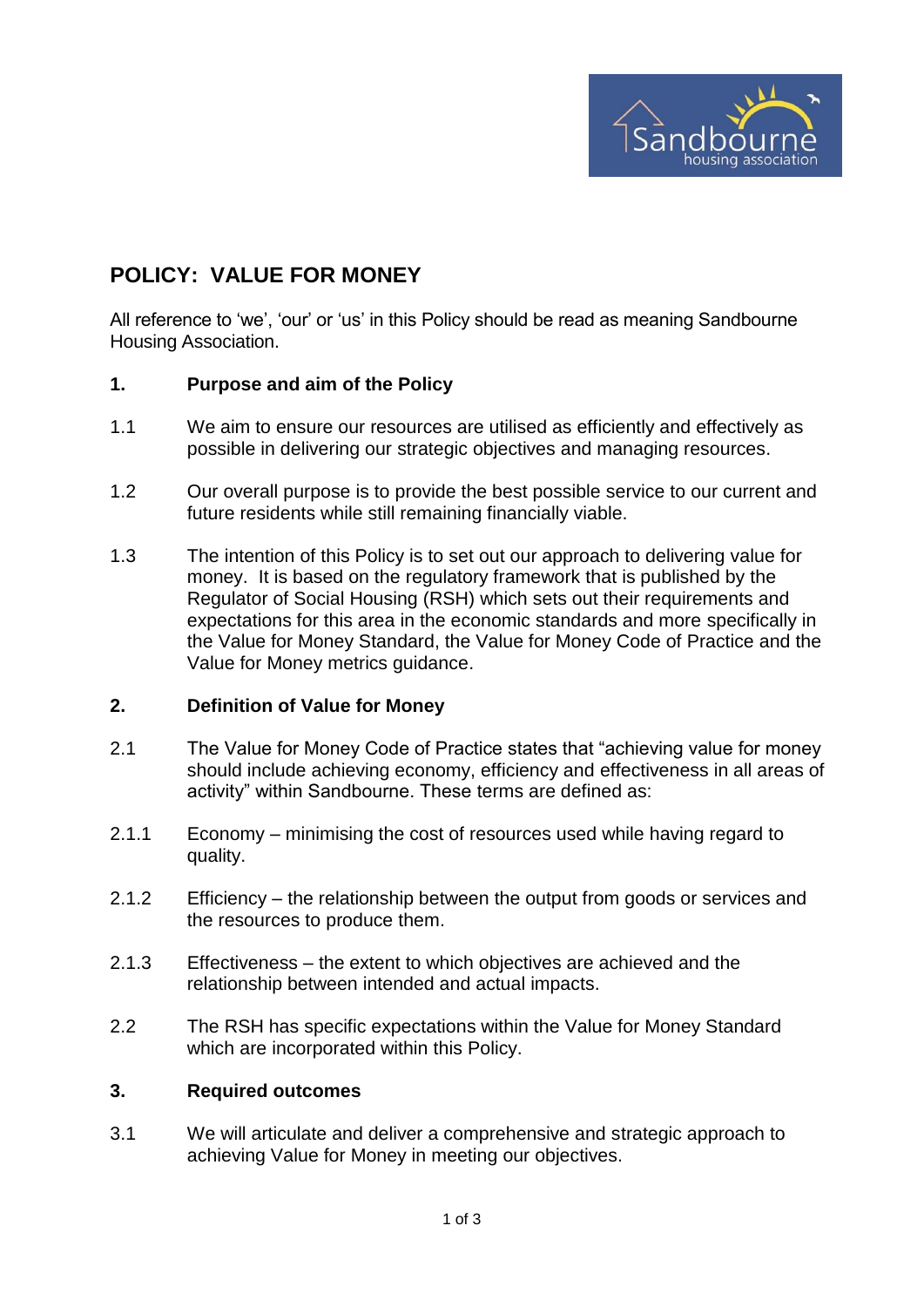- 3.2 The Board will agree strategic objectives for Sandbourne and will demonstrate, in an annual report, how these objectives achieve value for money for the Association.
- 3.3 We will manage our resources economically, efficiently and effectively to provide quality services and homes, and plan for and deliver on-going improvements in Value for Money.

# **4. Specific expectations**

- 4.1 We will have a robust approach to making decisions on the use of resources to deliver our objectives, including an understanding of the trade-offs and opportunity costs of our decisions.
- 4.2 Value for money will be considered at both a strategic and an operational level.
- 4.3 A range of data will be collected and used to assess the value for money of all material areas of the business, both current and planned.
- 4.4 We will seek to understand the costs and outcomes of delivering specific services and which underlying factors influence these costs and how they do so.

# **5. Self-assessment**

- 5.1 We will publish in the statutory accounts a robust self-assessment on an annual basis setting out how we are achieving Value for Money in delivering our purpose and objectives. The assessment will:
- 5.1.1 Enable stakeholders to understand the return on assets measured against our aims and objectives.
- 5.1.2 Set out the absolute and comparative costs of delivering specific services.
- 5.1.3 Evidence the Value for Money gains that have been and will be made and how these will be realised over time.
- 5.1.4 Include a calculation of all the Value for Money Metrics required by the Regulator and compare these metrics to other social housing providers.
- 5.2 We will particularly focus on any areas of underperformance in the business (identified through sector benchmarking) and look at ways of addressing and/or explaining the issues.

# **6. Equality impact assessment/Protected characteristics (as at 8 January 2019 or later amendments/additions)**

6.1 Neutral